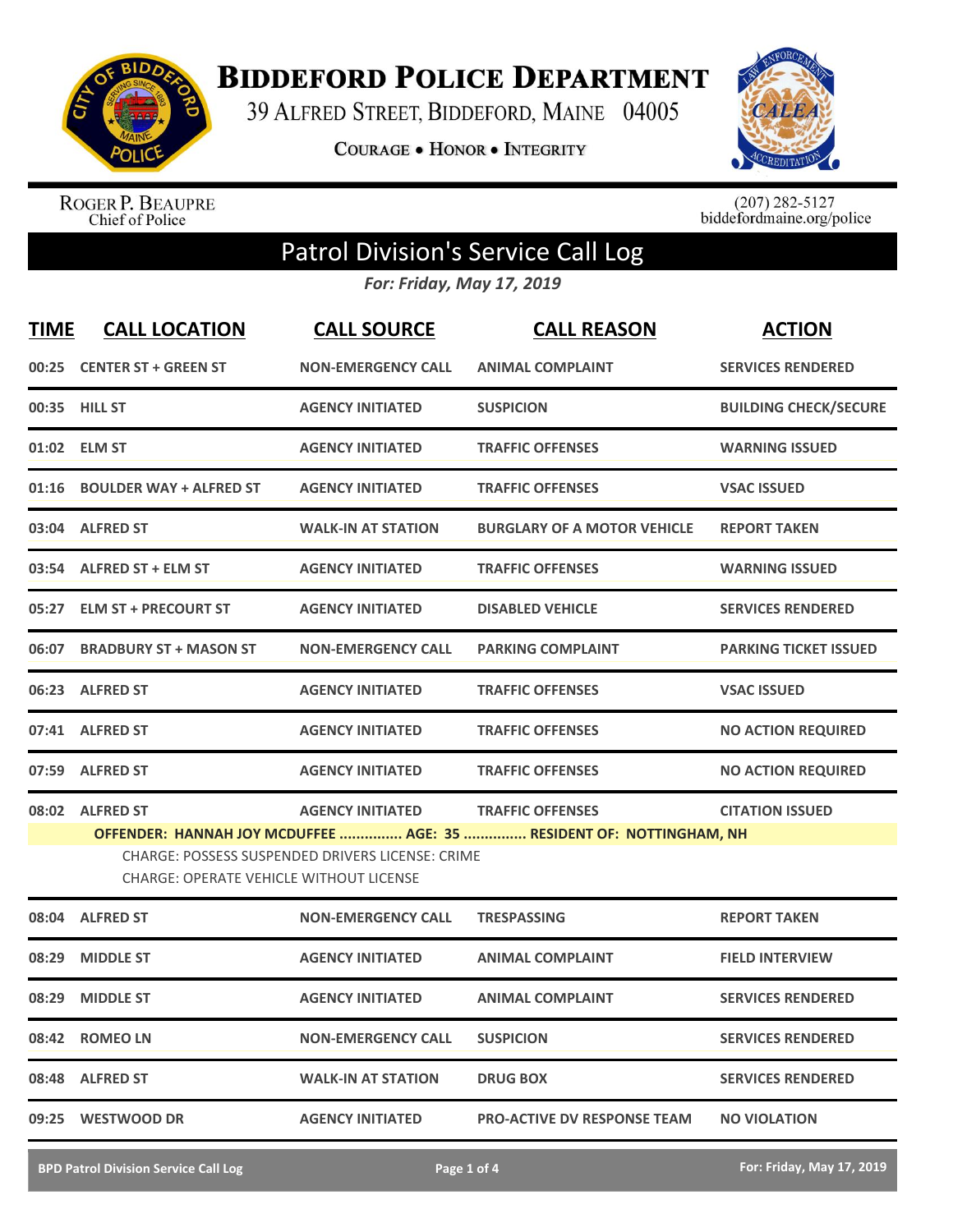| <b>TIME</b> | <b>CALL LOCATION</b>                                                                                             | <b>CALL SOURCE</b>        | <b>CALL REASON</b>                  | <b>ACTION</b>            |  |  |
|-------------|------------------------------------------------------------------------------------------------------------------|---------------------------|-------------------------------------|--------------------------|--|--|
|             | 09:55 WEST ST                                                                                                    | <b>AGENCY INITIATED</b>   | <b>TRAFFIC OFFENSES</b>             | <b>WARNING ISSUED</b>    |  |  |
|             | 10:17 SOUTH ST                                                                                                   | <b>AGENCY INITIATED</b>   | <b>TRAFFIC OFFENSES</b>             | <b>WARNING ISSUED</b>    |  |  |
|             | 10:33 SOUTH ST                                                                                                   | <b>AGENCY INITIATED</b>   | <b>TRAFFIC OFFENSES</b>             | <b>WARNING ISSUED</b>    |  |  |
|             | 10:49 ALFRED ST                                                                                                  | <b>AGENCY INITIATED</b>   | <b>TRAFFIC OFFENSES</b>             | <b>WARNING ISSUED</b>    |  |  |
|             | 10:54 ALFRED ST                                                                                                  | <b>NON-EMERGENCY CALL</b> | <b>PARKING COMPLAINT</b>            | <b>SERVICES RENDERED</b> |  |  |
|             | 10:56 ALFRED ST                                                                                                  | <b>WALK-IN AT STATION</b> | <b>COURT ORDERED CHECK IN</b>       | <b>SERVICES RENDERED</b> |  |  |
|             | 11:12 STATE ST                                                                                                   | <b>AGENCY INITIATED</b>   | <b>ALL OTHER</b>                    | <b>SERVICES RENDERED</b> |  |  |
|             | 11:31 PRECOURT ST                                                                                                | <b>AGENCY INITIATED</b>   | <b>TRAFFIC OFFENSES</b>             | <b>WARNING ISSUED</b>    |  |  |
|             | 11:48 LANDRY ST + PRECOURT ST                                                                                    | <b>AGENCY INITIATED</b>   | <b>TRAFFIC OFFENSES</b>             | <b>VSAC ISSUED</b>       |  |  |
|             | 12:00 ALFRED ST + ROBERTS ST                                                                                     | <b>AGENCY INITIATED</b>   | <b>TRAFFIC OFFENSES</b>             | <b>WARNING ISSUED</b>    |  |  |
|             | <b>12:16 HILL ST</b>                                                                                             | <b>AGENCY INITIATED</b>   | <b>TRAFFIC OFFENSES</b>             | <b>VSAC ISSUED</b>       |  |  |
|             | 12:18 GRAHAM ST                                                                                                  | <b>NON-EMERGENCY CALL</b> | <b>SUSPICION</b>                    | <b>SERVICES RENDERED</b> |  |  |
|             | <b>12:20 MAIN ST</b>                                                                                             | <b>WALK-IN AT STATION</b> | <b>HARASSMENT</b>                   | <b>REPORT TAKEN</b>      |  |  |
|             | 12:37 MARINER WAY                                                                                                | <b>AGENCY INITIATED</b>   | <b>PARKING COMPLAINT - HANDICAP</b> | <b>NO VIOLATION</b>      |  |  |
|             | 12:43 MARINER WAY                                                                                                | <b>AGENCY INITIATED</b>   | <b>ANIMAL COMPLAINT</b>             | <b>SERVICES RENDERED</b> |  |  |
|             | 12:56 ALFRED ST                                                                                                  | <b>AGENCY INITIATED</b>   | <b>CAR SEAT DETAIL</b>              | <b>SERVICES RENDERED</b> |  |  |
|             | 13:22 ALFRED ST                                                                                                  | <b>AGENCY INITIATED</b>   | <b>TRAFFIC OFFENSES</b>             | <b>VSAC ISSUED</b>       |  |  |
|             |                                                                                                                  |                           |                                     | <b>CITATION ISSUED</b>   |  |  |
|             | OFFENDER: DANIEL LEROY SIMMONS  AGE: 44  RESIDENT OF: LYMAN, ME<br>CHARGE: OPERATING WITH SUSPENDED REGISTRATION |                           |                                     |                          |  |  |
|             | 14:00 ALFRED ST                                                                                                  | <b>NON-EMERGENCY CALL</b> | <b>COURT ORDERED CHECK IN</b>       | <b>SERVICES RENDERED</b> |  |  |
|             | 14:28 ELM ST                                                                                                     | <b>AGENCY INITIATED</b>   | <b>TRAFFIC OFFENSES</b>             | <b>VSAC ISSUED</b>       |  |  |
|             | 15:20 WEST ST                                                                                                    | <b>AGENCY INITIATED</b>   | <b>TRAFFIC OFFENSES</b>             | <b>WARNING ISSUED</b>    |  |  |
|             | 15:21 JAMES ST + WESTERN AVE                                                                                     | <b>NON-EMERGENCY CALL</b> | <b>SUSPICION</b>                    | <b>GONE ON ARRIVAL</b>   |  |  |
|             | 15:36 NEWTOWN RD                                                                                                 | <b>AGENCY INITIATED</b>   | <b>TRAFFIC OFFENSES</b>             | <b>WARNING ISSUED</b>    |  |  |
|             | <b>15:48 GUINEA RD</b>                                                                                           | <b>AGENCY INITIATED</b>   | <b>TRAFFIC OFFENSES</b>             | <b>WARNING ISSUED</b>    |  |  |
|             | 15:57 WEST ST                                                                                                    | <b>AGENCY INITIATED</b>   | <b>TRAFFIC OFFENSES</b>             | <b>WARNING ISSUED</b>    |  |  |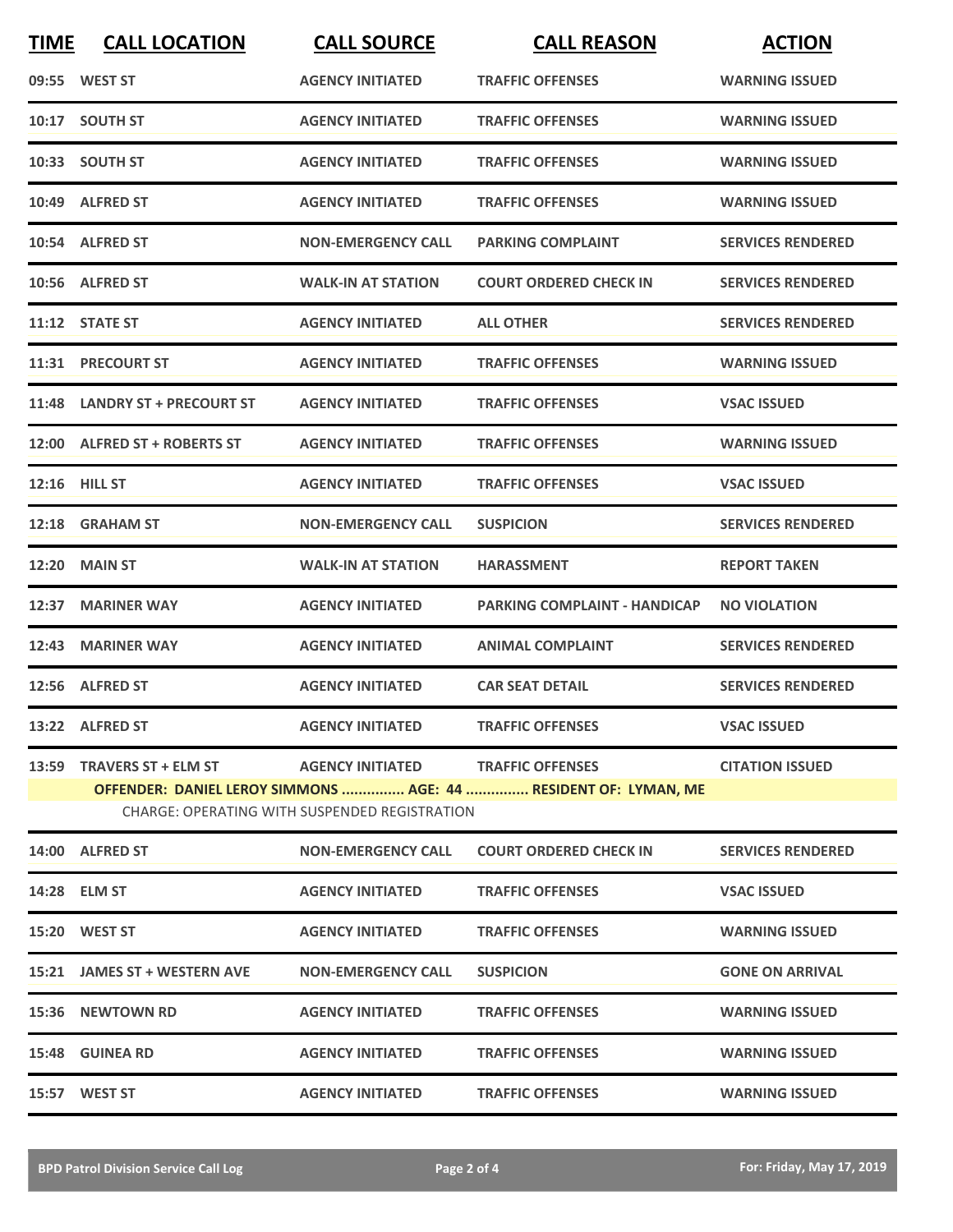| <b>TIME</b> | <b>CALL LOCATION</b>          | <b>CALL SOURCE</b>        | <b>CALL REASON</b>       | <b>ACTION</b>                |
|-------------|-------------------------------|---------------------------|--------------------------|------------------------------|
|             | 16:01 ALFRED ST               | <b>AGENCY INITIATED</b>   | <b>TRAFFIC OFFENSES</b>  | <b>REPORT TAKEN</b>          |
|             | 16:18 ALFRED ST + ARENA DR    | <b>AGENCY INITIATED</b>   | <b>TRAFFIC OFFENSES</b>  | <b>WARNING ISSUED</b>        |
|             | 16:24 SOUTH ST                | E-911 CALL                | 911 MISUSE               | <b>NO VIOLATION</b>          |
|             | 16:43 ALFRED ST + PORTER ST   | <b>AGENCY INITIATED</b>   | <b>TRAFFIC OFFENSES</b>  | <b>VSAC ISSUED</b>           |
|             | 16:43 WEST ST + CRANBERRY LN  | <b>AGENCY INITIATED</b>   | <b>TRAFFIC OFFENSES</b>  | <b>WARNING ISSUED</b>        |
|             | <b>16:53 WENTWORTH ST</b>     | <b>NON-EMERGENCY CALL</b> | <b>CIVIL COMPLAINT</b>   | <b>CIVIL COMPLAINT</b>       |
|             | 17:01 POOL ST                 | <b>AGENCY INITIATED</b>   | <b>TRAFFIC OFFENSES</b>  | <b>VSAC ISSUED</b>           |
|             | 17:08 GRANITE ST              | <b>WALK-IN AT STATION</b> | <b>SUSPICION</b>         | <b>REPORT TAKEN</b>          |
|             | 17:19 WEST ST                 | <b>AGENCY INITIATED</b>   | <b>TRAFFIC OFFENSES</b>  | <b>WARNING ISSUED</b>        |
|             | 17:25 DECARY RD               | <b>NON-EMERGENCY CALL</b> | <b>SUSPICION</b>         | <b>SERVICES RENDERED</b>     |
|             | 17:27 ALFRED ST + MAINE TPKE  | <b>AGENCY INITIATED</b>   | <b>TRAFFIC OFFENSES</b>  | <b>VSAC ISSUED</b>           |
|             | 17:34 BOULDER WAY             | <b>E-911 CALL</b>         | <b>CHECK WELFARE</b>     | <b>GONE ON ARRIVAL</b>       |
|             | 17:50 ALFRED ST + MAY ST      | <b>AGENCY INITIATED</b>   | <b>TRAFFIC OFFENSES</b>  | <b>VSAC ISSUED</b>           |
|             | 17:57 <b>HILL ST</b>          | <b>AGENCY INITIATED</b>   | <b>TRAFFIC OFFENSES</b>  | <b>VSAC ISSUED</b>           |
|             | 17:59 WILLETT ST              | <b>AGENCY INITIATED</b>   | <b>CHECK WELFARE</b>     | <b>UNFOUNDED</b>             |
|             | 18:05 SOUTH ST                | <b>AGENCY INITIATED</b>   | <b>TRAFFIC OFFENSES</b>  | <b>WARNING ISSUED</b>        |
|             | 18:16 SOUTH ST                | <b>AGENCY INITIATED</b>   | <b>TRAFFIC OFFENSES</b>  | <b>VSAC ISSUED</b>           |
|             | 18:34 GUINEA RD               | <b>AGENCY INITIATED</b>   | <b>TRAFFIC OFFENSES</b>  | <b>VSAC ISSUED</b>           |
|             | 18:38 HILLS BEACH RD          | <b>NON-EMERGENCY CALL</b> | <b>CRIMINAL MISCHIEF</b> | <b>REPORT TAKEN</b>          |
|             | 18:47 WASHINGTON ST           | E-911 CALL                | <b>CHECK WELFARE</b>     | <b>TRANSPORT TO HOSPITAL</b> |
|             | <b>19:04 MAIN ST</b>          | <b>AGENCY INITIATED</b>   | <b>CHECK WELFARE</b>     | <b>SERVICES RENDERED</b>     |
|             | 19:14 JEFFERSON ST + ADAMS ST | <b>AGENCY INITIATED</b>   | <b>TRAFFIC OFFENSES</b>  | <b>VSAC ISSUED</b>           |
|             | 19:31 ADAMS ST                | <b>AGENCY INITIATED</b>   | <b>TRAFFIC OFFENSES</b>  | <b>VSAC ISSUED</b>           |
|             | 19:57 FOREST ST + ELM ST      | <b>AGENCY INITIATED</b>   | <b>TRAFFIC OFFENSES</b>  | <b>NO VIOLATION</b>          |
|             | 19:59 ELM ST + WEST ST        | <b>AGENCY INITIATED</b>   | <b>CHECK WELFARE</b>     | <b>TRANSPORT TO HOSPITAL</b> |
|             | 20:11 ALFRED ST               | <b>AGENCY INITIATED</b>   | <b>TRAFFIC OFFENSES</b>  | <b>VSAC ISSUED</b>           |